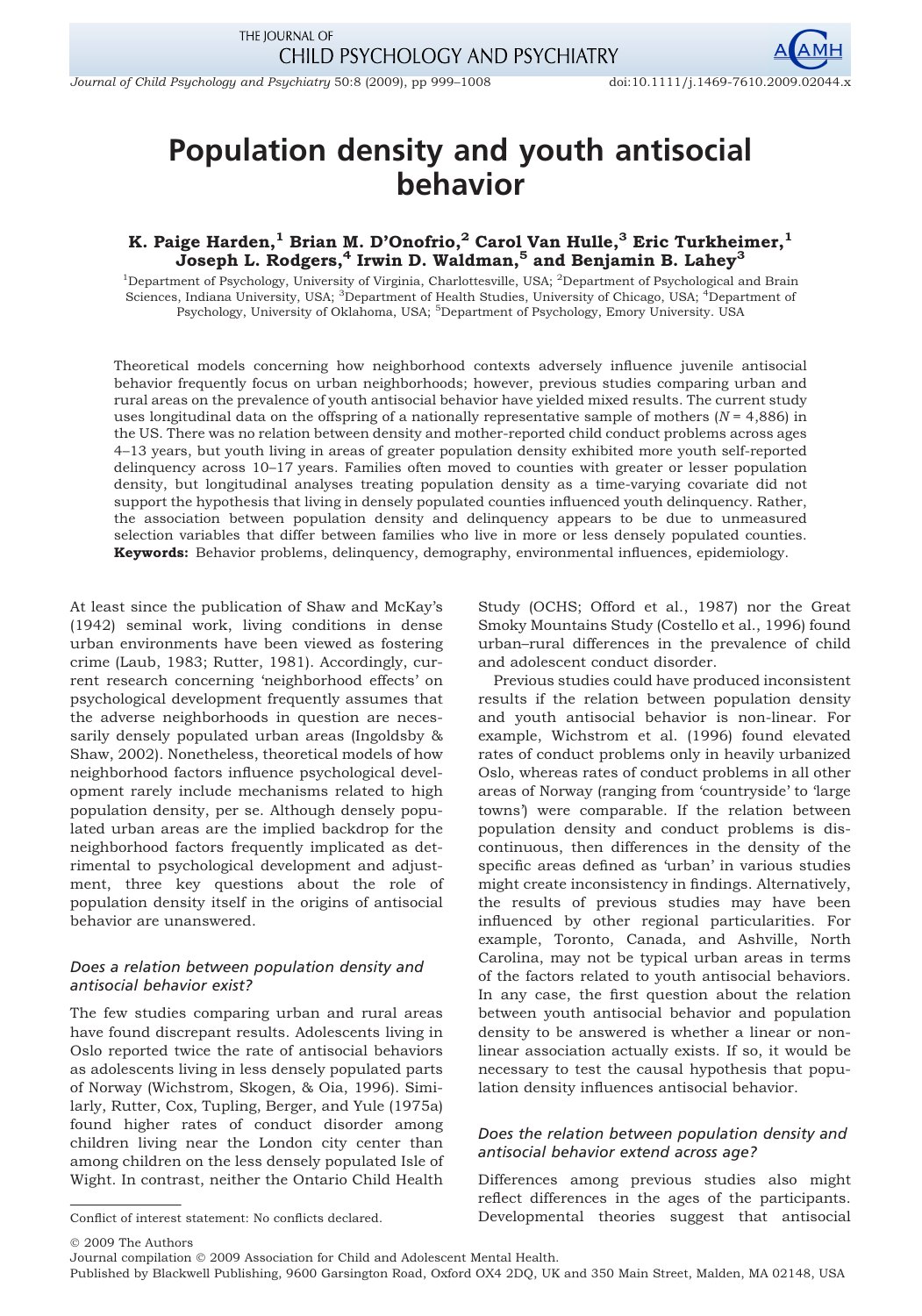behavior that begins during adolescence is more the result of social influences than antisocial behavior that begins during childhood (Moffitt, 1993; Patterson, DeBaryshe, & Ramsey, 1989; Patterson, Forgatch, Yoerger, & Stoolmiller, 1998). Consequently, it is possible that any risks conferred by urbanicity would be greatest during adolescence. On the other hand, Ingoldsby and Shaw (2002) proposed a developmental framework for the effects of neighborhood factors (the 'early starter' model), which specified that the adverse consequences of 'community disadvantage' begin as early as preschool and accumulate in the form of specific risks throughout middle childhood. Thus it remains unclear whether a relation between population density and antisocial behavior exists across both childhood and adolescence.

# Is the relation between population density and antisocial behavior due to unmeasured confounds?

If youth antisocial behavior is correlated with population density, is it plausible to assume that environmental factors associated with population density are causal risk factors for antisocial behavior (Duncan, Connell, & Klebanov, 1997)? Or do more antisocial individuals (and their families of origin) tend to select more urban environments? For example, chronically antisocial adult men are more likely to reside in urban areas (Compton, Conway, Stinson, Colliver, & Grant, 2005). If antisocial men select urban residences because of the increased stimulation and opportunities for deviant behavior, their children would be exposed to higher genetic and environmental liabilities for antisocial behavior, but urbanicity per se may have no impact on their offspring's risk for antisocial behavior. Thus, the correlation between urbanicity and youth antisocial behavior could be the result of unmeasured confounds rather than causal effects of living in the urban environment. Consistent with this possibility, Rutter et al. (1975b) found that differences in conduct problem rates between inner London and the Isle of Wight were essentially eliminated after controlling for the higher rates of family adversity and poorer schools in London. In contrast, Wichstrom et al. (1996) found that the association between urbanity and conduct problems persisted even after controlling for numerous parent and family covariates, including occupational status, reliance on social aid, immigrant status, religious involvement, and parental involvement.

Additional evidence suggesting a possible causal effect of living in an urban area comes from the Gautreaux Project (Rosenbaum & Popkin, 1991). Low-income families residing in Chicago public housing were moved quasi-randomly to less densely populated communities following a court ruling against discriminatory public housing policies. Adolescents who moved to the suburbs were found to drop out of high school less often and attend college more often than comparable adolescents who remained in the city (Rosenbaum, Kulieke, & Rubinowitz, 1988). Thus, it is possible that the conditions found in less densely populated suburbs fostered adaptive development.

One approach to dealing with potential confounds is to include measured covariates as statistical controls. There is always the possibility, however, that unmeasured factors influenced selection into particular residential areas. A more powerful approach is to use a longitudinal design that follows youth as they move from areas of high population density to low population density and vice versa. If conditions inherent in high-density areas are causally related to youth antisocial behavior, then changes in residence in counties with varying population densities and changes in conduct problems should demonstrate within-person (time-varying) synchrony. In contrast, if the relation between urbanity and conduct problems is due to unmeasured confounds, then youth who move to a low-density county, but have been raised in the 'type' of family that tends to live in more densely populated counties, should demonstrate unchanging levels of conduct problems comparable to children who remain in densely populated counties.

The current study takes three steps to address these questions concerning the role of population density in the origins of youth antisocial behavior. First, we use data on the offspring of a nationally representative sample of women in the US from multiple geographical regions and a broad range of population densities. Second, we examine antisocial behavior problems separately in childhood and adolescence. Third, we use longitudinal analyses to test the causal hypothesis that the urban condition influences youth antisocial behavior.

# Method

# Mother-generation sample: The National Longitudinal Survey of Youth (NLSY79)

A sample of households was selected to be nationally representative in 1979 using a complex survey design, oversampling African American and Hispanic households. All 14–22-year-old male and female youth living in the households who were not in the military sample were eligible for participation. A total of 9,763 14–22 year-old male and female youth participated in the initial NLSY79 assessment. To date, 4,926 of the NLSY79 females (1,472 African American, 977 Hispanic, and 2,477 non-Hispanic European American and other groups) have given birth to children who have participated in assessments of offspring. The response rate for the initial NLSY79 assessment was 90%. Participants were re-interviewed annually 1979–1994 and biennially since then, with retention rates  $\geq$  90% during the first 16 waves and  $>$  80% in subsequent waves.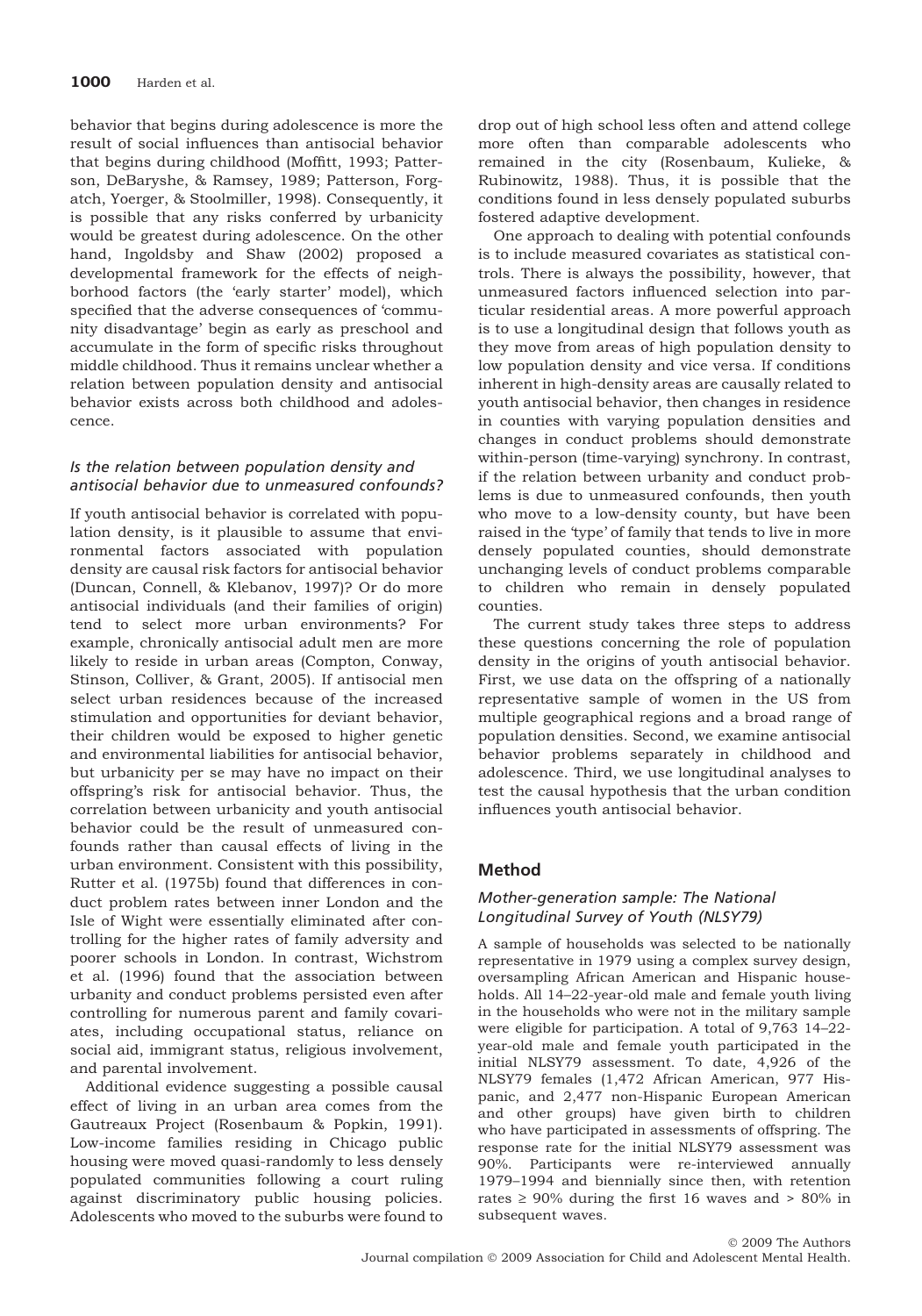Biennial assessments of the biological children of NLSY79 women began in 1986 (Chase-Lansdale, Mott, Brooks-Gunn, & Phillips, 1991). In 1986, 95% of the offspring of NLSY79 mothers were assessed, with an average retention rate of approximately 90% through 2006. It is important to note that, although the mothergeneration was representative of the US in 1979, the offspring-generation cannot be considered necessarily representative of the US in 2008. Mothers reported on their children's characteristics, including behavior problems and temperament, and the home environment. Beginning in 1988, offspring who were at least 10 years of age were asked about their delinquent behavior. The current analyses are based on motherreported child conduct problems across ages 4–13 years and youth -reported delinquent behavior across 10–17 years.

Of the 11,192 offspring born to NLSY79 mothers, 9,440 offspring had at least one maternal report of childhood conduct problems. The number of times that mothers reported on their children's conduct problems over repeated assessments was 1 (12%), 2 (16%), 3 (14%), 4 (22%), or 5 or 6 (36%). Compared to mothers whose children were not in the age range to be rated on child conduct problems during the assessments, mothers of participating children had lower annual incomes (\$31,851 vs. \$37156), younger ages at first birth (22.2 years vs. 23.2 years), higher maternal delinquency scores  $(z = -.005 \text{ vs. } z = -.017)$ , lower cognitive ability scores (34.4 %-ile vs. 41.5%-ile), higher depression scores (9.60 vs. 9.86), and were less likely to be non-Hispanic white (50% vs. 69%). The mean level of risk characteristics may be higher in mothers reporting on their children because mothers at lower risk were more likely to delay childbearing and thus less likely to have children in the eligible age range.

Youth reports of their own delinquency were available for 6,638 offspring. The number of times that youth reported their own delinquency over repeated assessments was 1 (14%), 2 (19%), 3 (36%), or 4 or 5 (31%). Compared to mothers whose offspring were not in the correct age range at the time of the assessments to provide reports of their delinquency, mothers of participating youth had lower annual incomes (\$29,227 vs. \$38,391), younger ages at first birth (21.2 years vs. 24.0 years), higher maternal delinquency  $(z = .003$ vs.  $z = -.003$ , lower cognitive ability (32.4%-ile vs. 40.2%-ile), higher depression (9.87 vs. 9.06), and were less likely to be non-Hispanic white (44% White vs. 65% White). All data on mothers and offspring was collected with informed consent. Again, this indicates that the sample is biased toward participants at greater demographic risk for delinquency, which must be controlled in statistical analyses.

# Measures

Maternal characteristics. Maternal characteristics that could confound the relation between youth antisocial behavior and population density were included as measured covariates in the analyses. Sample statistics are summarized in Table 1. When they were

Table 1 Sample characteristics of CNLSY mothers

| Maternal                |       |        |           |         |         |
|-------------------------|-------|--------|-----------|---------|---------|
| variables               | N     | M      | <b>SD</b> | Min     | Max     |
| Age at first<br>birth   | 4,765 | 22.36  | 5.05      | 11.67   | 43.44   |
| Intellectual<br>ability | 4,659 | 35.61  | 27.29     | 1       | 99      |
| Income                  | 3,947 | 32,420 | 74,684    | 14      | 977,600 |
| Maternal<br>depression  | 3,778 | 9.62   | 8.95      | Ω       | 53      |
| Maternal<br>delinquency | 4,631 | .00    | 1.46      | $-1.50$ | 9.00    |

Note. The units of intellectual ability scores are percentiles; income is total family income in inflation-adjusted 1986 dollars when the mother was 30 years of age; maternal delinquency is the number of delinquent activities during the previous year regressed on mother's age when she completed the assessment in 1980.

15–22 years old, the NLSY79 women were asked about their engagement in 12 delinquent behaviors during the previous year using a version of the Self-reported Delinquency interview (SRD; Elliott & Huizinga, 1983). The SRD is reliable and valid and is the benchmark measure used in contemporary delinquency research (Loeber, Farrington, Stouthamer-Loeber, & Van Kammen, 1998; Moffitt, Caspi, Dickson, Silva, & Stanton, 1996).

Maternal depression was assessed in 1992 using the sum of item scores from the Center for Epidemiological Studies Depression Scale (CES-D; Radloff, 1977). This 20-item questionnaire has been shown to discriminate between clinically depressed and non-depressed individuals and is highly correlated with other depression scales (see Radloff, 1977; Rose & Mirowsky, 1987). Cronbach's alpha for the CES-D is .89. Statistically controlling for maternal age at first birth also addressed a potentially problematic source of bias in the children of NSLY79 mothers (Turley, 2003): Until all childbearing by the NLSY79 cohort is completed, children with available data were born to somewhat younger mothers. Total family income when the mother was 30 years old was used as a measure of families' socioeconomic status. This reflected all income received in the household, including government support and food stamps, by the mother and her spouse, except that income from cohabiting unmarried partners was not included. In 1980, NLSY79 respondents completed the Armed Services Vocational Aptitude Battery (ASVAB), which measured knowledge and skill in 10 areas. A composite score derived from select sections of the battery (word knowledge, paragraph comprehension, math knowledge, and arithmetic reasoning) was used to construct a cognitive ability score. Raw scores were standardized and converted to a norm-based percentile.

Population density. Information on population density of the county of residence in each wave was obtained from the most recent US census at each wave: 7,985 children had non-missing data on county of residence at two or more different ages; 39.2% of these children ( $N = 3098$ ) experienced changes in population density to a level that was in a different decile between the ages of 4 and 17. This allowed longitudinal tests of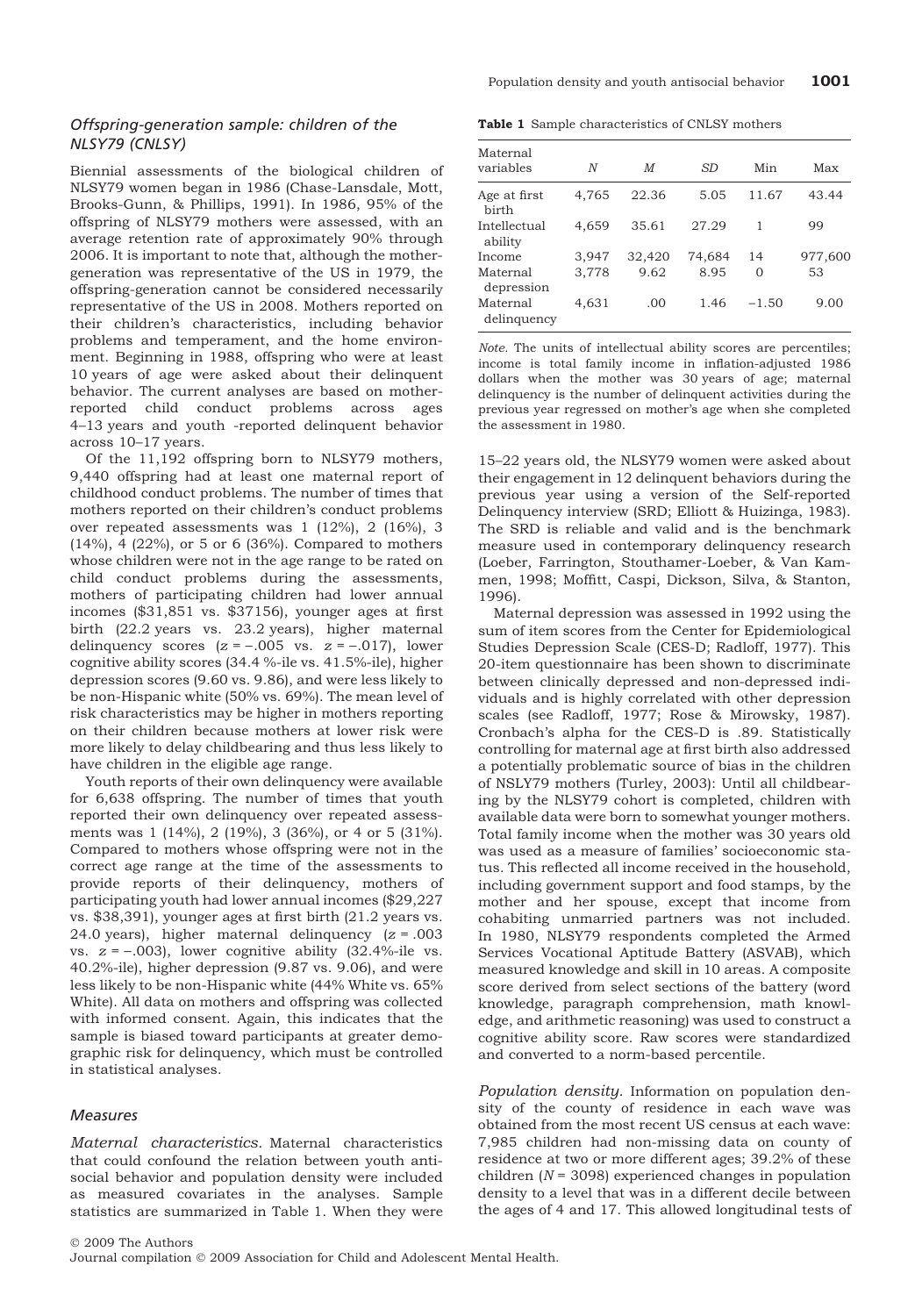

Figure 1 Boxplot of log-transformed population density (median of ages 4–13)

the effects of within-person variation on antisocial behavior. The distribution of population density had a long upper tail: 90% of counties were  $\leq$  3,156 people per square mile, but the maximum density was 64,922 people per square mile. Consequently, analyses used the log of population density (Figure 1).

Mother-reported conduct problems. When their children were 4–13 years of age, mothers rated them on the Behavior Problem Index (BPI). The BPI was created by selecting items from the Child Behavior Checklist (Achenbach, 1978) with the strongest correlations with CBCL factor scores (Peterson & Zill, 1986). In every assessment wave, mothers rated each item using a three-point scale: Often True [2], Sometimes True [1], and Not True [0]. BPI items were used to create three scales based on DSM-IV constructs; results from a confirmatory factor analysis of BPI items supported the scale (D'Onofrio et al., 2008). The 7 BPI items measuring conduct problems were: (a) cheats or lies, (b) breaks things on purpose or deliberately destroys his/her own or another's things, (c) disobedient at home, (d) disobedient at school, (e) has trouble getting along with teachers, (f) does not feel sorry after misbehaving, and (g) bullies other children. These items overlap substantially with those used in previous population-based longitudinal studies of conduct problems (e.g., Fergusson & Horwood, 2002; Moffitt et al., 1996). Symptom counts ranging from 0 to 14 ( $M = 2.24$ , variance = 5.01) were created by multiplying the mean of the non-missing dichotomized items by 7.

Youth-reported delinquency. In 1994, 1996, 1998, 2002, 2004, and 2006, the young adult (YA) assessment was completed by offspring who were 15 years or older. The self-completion portion included 7 items from the SRD (Elliott & Huizinga, 1983): (a) hurt someone bad enough to need bandages or a doctor; (b) lied to parent about something important; (c) took something from a store without paying for it; (d) intentionally damaged or destroyed property that didn't belong to you; (e) had to bring your parent(s) to school because of something you did wrong; (f) skipped a day of school without permission; and (g) ran away from home overnight. Beginning in 1988, offspring who were at least 10 years old but not yet 15 by the end of the calendar year were administered the Child Self Administered Supplement (CSAS), which included the 7 SRD delinquency items, with staying out overnight without parental permission used as an age-appropriate alternative to running away from home. For budgetary reasons, delinquency items were not included in the YA in 2000. Delinquency items were not dropped from the CSAS in 2000 and were included in the present analyses.

Each of the 7 delinquency items was dichotomized as 'never' versus 'at least once or more', with the exception of 'staying out overnight,' which was dichotomized as 'never or once' versus 'more than once' to equate its prevalence of endorsement with running away from home. Symptom counts ranging from 0 to 7  $(M = 1.37)$ , variance  $= 2.22$ ) were created by multiplying the mean of the non-missing dichotomized items by 7.

The 7 SRD delinquency items were included in the CNLSY because they assess high-prevalence acts that are highly correlated with more serious delinquent behaviors. We tested the criterion validity of the 7-item delinquency scale in the CNLSY using the criterion of at least one conviction for a nontrivial criminal offense (not including drug possession) during ages 14–19 years, controlling for sex, family income, maternal age at first birth, neighborhood social disorganization and crime, and race-ethnicity. Among youth with non-missing delinquency scores at both ages 14–15 and 16–17 years, 6.9% of females and 15.2% of males were convicted at least once. Using logistic regression, the odds of conviction were 1.78 (95% CI = 1.37–2.33), 1.94 (95% CI = 1.64–2.31), 2.14 (95% CI = 1.80–2.55), and 2.01 (95% CI = 1.70–2.38) times greater at each 1 standard deviation (SD) increase in youth-reported delinquency behavior at each successive year of age across 14–17 years, respectively. Interactions between delinquency scores and the youth's sex in the prediction of criminal conviction were never significant at  $p < 0.10$ . Thus, there was no evidence of sex differences in the criterion validity of the delinquency scale. Cronbach alphas for the delinquency scale across 14–17 years (including both the younger and older 14 year olds) were .60–.68, median = .66.

#### Data analysis

The between-persons association between population density and mother-reported child conduct problems  $(N = 9440$  children) was assessed by taking the mean of all child conduct problems scores obtained during 4–13 years and computing the median of the population densities of all counties in which the youth resided in all assessments conducted during 4–13 years. The same method was used to assess the association between mean youth-reported delinquency  $(N = 6638)$ children) and median population density during 10– 17 years. To test the causal hypothesis of an influence of population density on mother-reported conduct problems, controlling for all unmeasured betweenfamily differences, we fit a series of generalized linear mixed effects models (GLMM; Gelman & Hill, 2006). GLMMs were specified to account for the non-normal distributions of both mother-reported conduct problems and youth-reported delinquent behaviors. A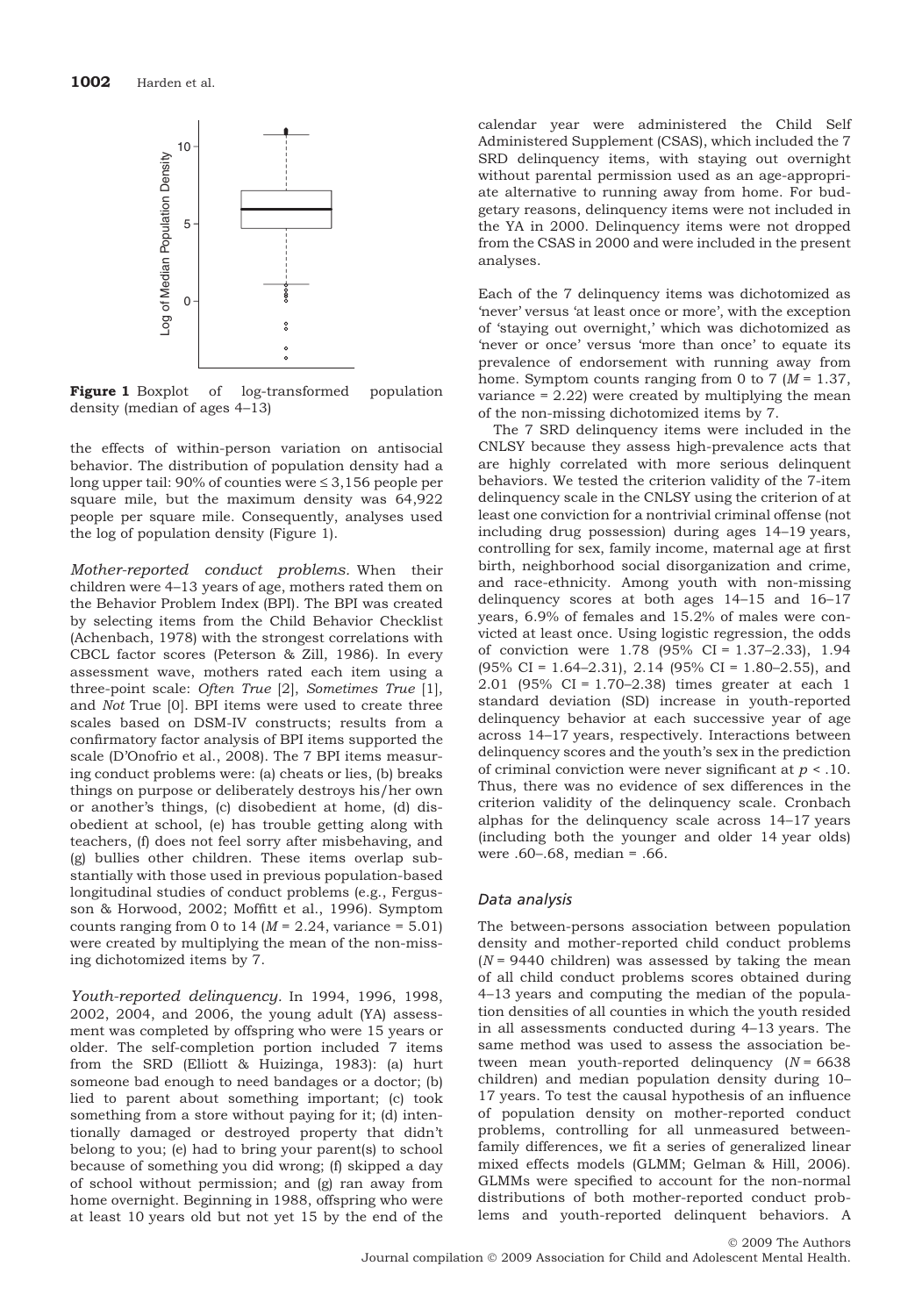number of covariates were included in the GLMMs (race-ethnicity, maternal age at first birth, household income, maternal delinquency, maternal depression, and maternal intellectual ability) to reduce sample bias and control for measured confounds. In addition, child sex was included as a statistical covariate, because of the higher rates of antisocial behavior problems evident among male children. Most importantly, the longitudinal GLMMs estimated the extent to which population density and conduct problems demonstrated a withinperson association over time, an analysis that controls for unmeasured between-family differences. Thus, for offspring whose families lived in more than one county with different population densities over time, the models estimated the effect of moving to (or from) a county with a population density lower than the median population density of the counties in which the child's family resided over time, controlling for the average density of the counties in which the family lived over time. This longitudinal analysis of between- and withincluster effects (Neuhaus & McCulloch, 2006) provides a test of the causal hypothesis that urbanicity influences children's conduct problems. All GLMMs were fit using the 'lme4' package (Bates, 2008) in the statistical software R (R Development Core Team, 2005). Antisocial behavior scores were modeled with an overdispersed Poisson distribution, $<sup>1</sup>$  because the variances of mother-</sup> reported conduct problems and youth self-reported delinquency were greater than the means.

#### Results

#### Mother-reported conduct problems

The first analysis collapsed across measurement occasions to evaluate the 'between-person' relation between population density and mother-reported conduct problems. The left panel in Figure 2 illustrates the relation between the median population density of the counties in which the child resided between the ages 4 and 13 years and the mean conduct problems reported by the child's mother across 4 to 13 years. Children who tended to live in more urban areas were not, on average, reported to exhibit more childhood conduct problems than

children who tended to live in less densely populated counties.

As a preliminary step, we fit a GLMM model (not tabled) that characterized the change in mother-reported conduct problems across ages 4–13 years. This model included the fixed effects of age (centered at 4 years) and age-squared, and a random intercept for each child. The child-specific random intercept estimated the extent to which measurements for a single child over time were similar to each other. There was a significant negative linear effect of age  $(B = -.076; SE = .005)$  and a significant negative quadratic effect of age  $(B = -.007; SE < .001)$ , indicating that childhood conduct problems initially decreased and then leveled off over time. The variance estimate for the child-specific intercept (.599) indicated that 36.3% of the variance in conduct problems was shared across assessments of the same child over time. The remaining 61.1% of the variance, then, was residual within children (.943).

Results for mother-reported conduct problems are shown in Table 2 for three increasingly complex longitudinal models. Model 1 included the child's race-ethnicity, sex, mother's history of delinquency, mother's depressive symptoms, total family income, mother's intellectual ability score, and the mother's age at first birth as measured covariates. Higher mother-reported conduct problems were predicted by male sex, African American and Hispanic raceethnicity, younger maternal age at first birth, lower income, and maternal delinquency and depression. Maternal intellectual ability did not predict child conduct problems.

The longitudinal analysis in Model 2 included, in addition to the measured covariates, the log-transformed population density of the child's current county of residence at the time of each assessment of child conduct problems across ages 4–13 years. In Model 2, the coefficient for log-population density was not significantly different from zero  $(B = -.006, )$  $SE = .005$ ), indicating that children currently living in higher-density counties did not exhibit systematically higher levels of conduct problems than children currently living in lower-density counties. We also estimated a number of interactions between log-population density and measured covariates, including child's age, race-ethnicity, and family income. None of the interactions were significantly different from zero (results not shown; available upon request).

Model 3 included both the median log-population density for all counties in which the child's family lived when the child was 4–13 years of age and the difference (deviation) between the child's current logpopulation density from the child's median log-population density. A positive deviation score indicated that the child was currently living in a county with greater density than the median of all of the counties in which the child lived across 4–13 years. Neither median lifetime population density  $(B = -.013;$ 

 $1$  An index of lack of fit to the Poission distribution is the dispersion parameter, which is calculated as the deviance for a model divided by the degrees of freedom. Values greater than 1 indicate overdispersion. An unconditional model that predicted antisocial behavior from an intercept term only estimated dispersion parameters of 2.20 for mother-reported conduct problems and 1.61 for youth self-reported delinquency. These estimates of overdispersion, however, may be due to the intercept-only model failing to take into account the dependence between multiple observations of the same child: Models that included both an intercept and a child-specific random effect yielded dispersion parameters of .983 for mother-reported conduct problems and .956 for youth self-reported delinquency, indicating that overdispersion may no longer be a problem with appropriate model specification. Nonetheless, the 'quasi-Poisson' procedure was used, which corrects for any possible lack of fit to the Poisson distribution.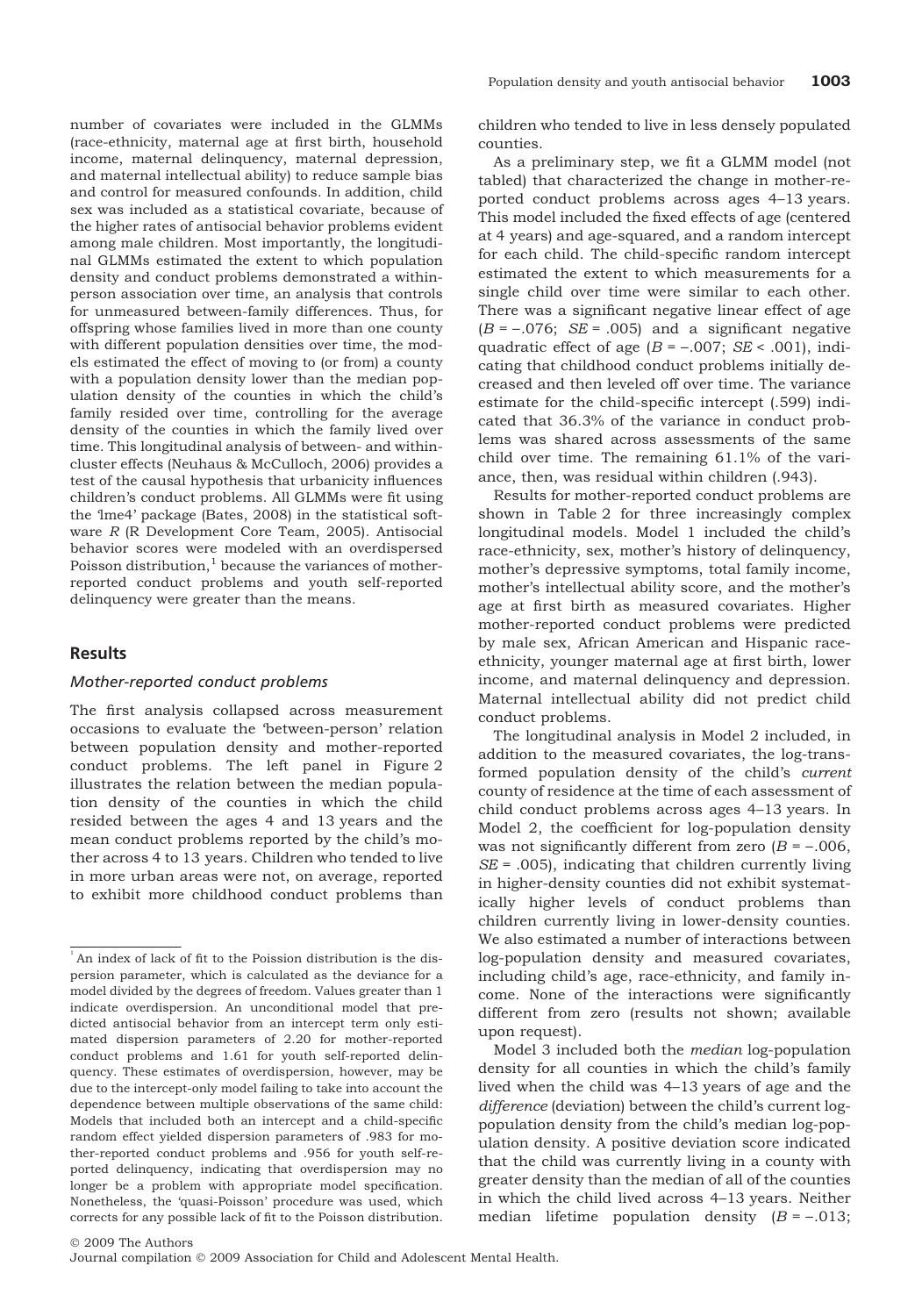

Figure 2 The mean of mother-reported child conduct problems across 4–13 years and the mean of youth-reported delinquent behaviors across 10–17 years by deciles of the median population density of the counties in which the youth resided over time

Table 2 Generalized linear models for mother-reported conduct problems

|                             | Model 1            | Model 2                     | Model 3             |
|-----------------------------|--------------------|-----------------------------|---------------------|
| Statistical controls        | B(SE)              | B(SE)                       | B(SE)               |
| Intercept                   | $1.110(.062)$ *    | $1.136$ (.066) <sup>*</sup> | $1.131(.067)$ *     |
| Age                         | $-.081(.005)*$     | $-.081(.005)*$              | $-.081(.005)*$      |
| Age-squared                 | $.007$ $(.001)*$   | $.007$ $(.001)*$            | $.007$ $(.001)*$    |
| Female                      | $-.276(.020)*$     | $-.276(.020)*$              | $-.273$ (.020)*     |
| <b>Black</b>                | $.210(.027)$ *     | $.218(.028)$ *              | $.209$ $(.029)*$    |
| Hispanic                    | $.109(.032)*$      | $.113(.032)^*$              | $.104$ $(.032)*$    |
| Maternal delinquency        | $.051(.007)$ *     | $.051(.007)$ *              | $.051(.007)^*$      |
| AFOT                        | $-.0001(.0005)$    | $-.0001$ (.0005)            | $-.0002$ $(.0005)*$ |
| Income                      | $-.001$ $(.0002)*$ | $-.001$ $(.0002)*$          | $-.001$ $(.0002)*$  |
| Maternal depression         | $.022$ $(.001)*$   | $.022$ $(.001)*$            | $.022$ $(.001)^*$   |
| Mother's age at first birth | $-.026(.003)*$     | $-.026(.003)*$              | $-.027(.003)*$      |
| Urban residency             |                    |                             |                     |
| Current PD                  |                    | $-.006(.005)$               |                     |
| Current PD Deviation        |                    |                             | $-.013$ (.008)      |
| Median PD                   |                    |                             | $-.003$ (.006)      |
| Fit indices                 |                    |                             |                     |
| <b>BIC</b>                  | 38733              | 38742                       | 38751               |
| Deviance $(-2LL)^*$         | 38611              | 38610                       | 38609               |

 $*p < .05$ 

 $SE = .008$ ) nor the deviation score  $(B = -.003;$  $SE = .006$ ) was significantly related to child conduct problems.

## Youth-reported delinquency

The right panel in Figure 2 illustrates the relation between median population density (in deciles) and the mean of youth-reported delinquency scores during 10–17 years. In contrast to mother-reported conduct problems, youth who lived predominantly in more urban areas between the ages of 10 and 17 reported engaging in significantly more delinquent behaviors than youth who lived predominantly in more rural areas.

Results for the longitudinal GLMMs for youthreported delinquency are shown in Table 3 (Models 5–8). As a preliminary step, we fit a model (not tabulated) that characterized the change in youth-reported

delinquency over 10–17 years. This longitudinal model included the fixed effects of age and agesquared. A youth-specific random intercept estimated the extent to which measurements for a single youth over time were similar to each other. There was a significant positive linear effect of age  $(B = .183;$  $SE = .035$ ) and a significant negative quadratic effect of age  $(B = -.005; SE = .001)$ , indicating that youthreported delinquency increased as the sample aged into adolescence, but leveled off in later adolescence. The variance estimate for the youth-specific intercept (.567) indicated that 34.3% of the variance in youthreported delinquency was shared across assessments of the same youth over time. The remaining 65.7% of the variance was residual within youth (1.084).

The longitudinal analysis in Model 4 included the following measured covariates: the youth's raceethnicity, sex, mother's history of delinquency, mother's current depressive symptoms, total family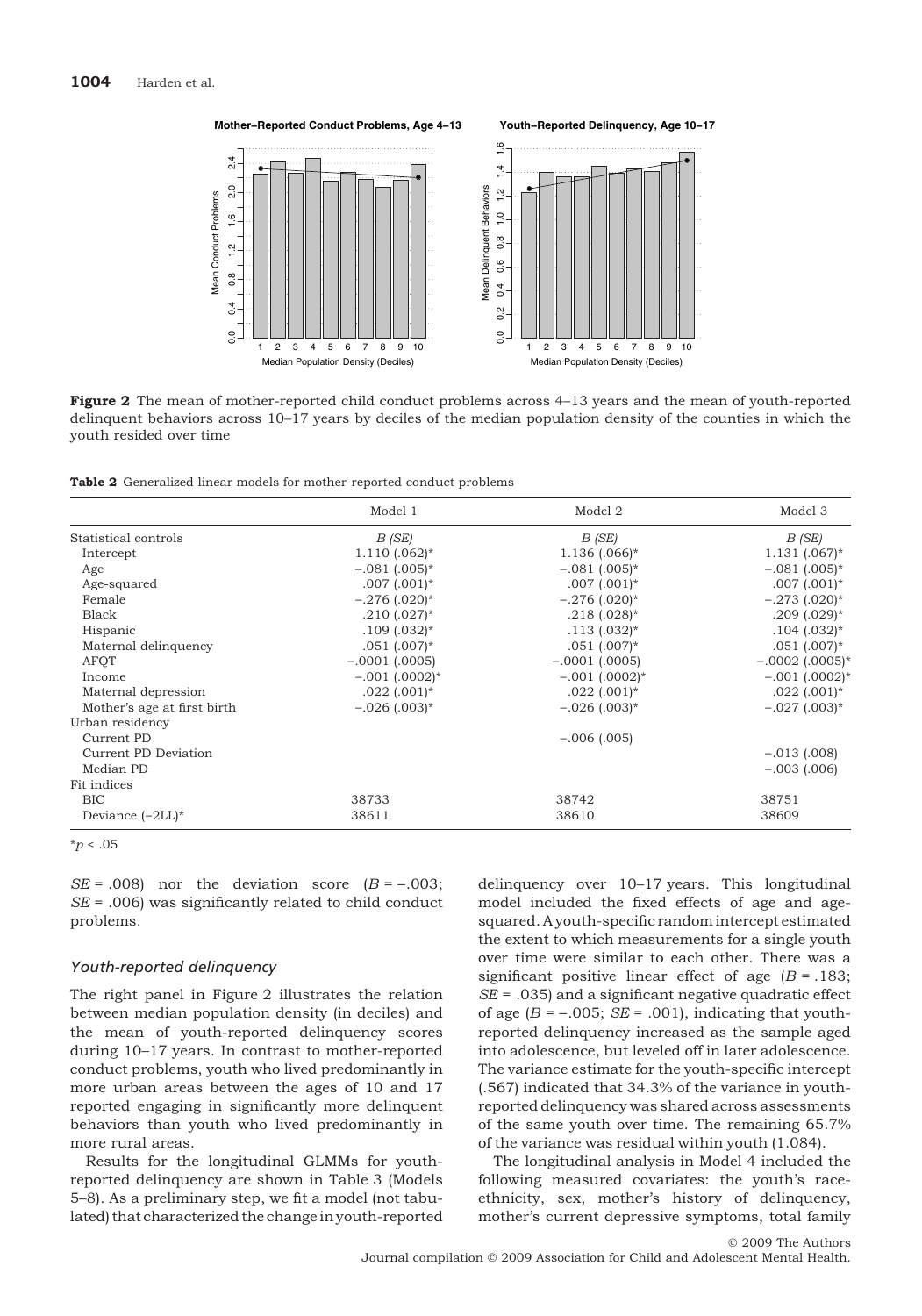Table 3 Generalized linear models for youth-reported delinquency

|                             | Model 4          | Model 5                     | Model 6                     |
|-----------------------------|------------------|-----------------------------|-----------------------------|
| Statistical controls        | B(SE)            | B(SE)                       | B(SE)                       |
| Intercept                   | $.506(.089)$ *   | $.435(.090)*$               | $.427(.091)$ *              |
| Age                         | $.122(.014)*$    | $.123$ $(.014)*$            | $.123(.013)*$               |
| Age-squared                 | $-.010(.002)*$   | $-.010$ (.002) <sup>*</sup> | $-.010$ (.002) <sup>*</sup> |
| Female                      | $-.345(.024)*$   | $-.350(.024)*$              | $-.360$ $(.024)*$           |
| <b>Black</b>                | $.212(.032)^*$   | $.192(.033)*$               | $.189(.033)*$               |
| Hispanic                    | $.221(.040)*$    | $.206$ $(.040)*$            | $.205(.040)^*$              |
| Maternal delinquency        | $.069$ $(.008)*$ | $.068(.008)*$               | $.068$ (.008) <sup>*</sup>  |
| AFOT                        | $-.002$ (.001)   | $-.002$ $(.001)$            | $-.002$ (.001)              |
| Income                      | $-.0005(.0002)*$ | $-.0005(.0002)*$            | $-.0004 (.0002)^*$          |
| Maternal depression         | $.005(.001)*$    | $.005(.001)*$               | $.068(.008)*$               |
| Mother's age at first birth | $-.026(.004)*$   | $-.027$ (.004)*             | $-.028(.004)*$              |
| Urban residency             |                  |                             |                             |
| Current PD                  |                  | $.018$ $(.007)*$            |                             |
| Current PD Deviation        |                  |                             | .004(019)                   |
| Median PD                   |                  |                             | $.020$ $(.008)$             |
| Fit Indices                 |                  |                             |                             |
| <b>BIC</b>                  | 15746            | 15750                       | 15759                       |
| Deviance $(-2LL)^*$         | 15633            | 15628                       | 15627                       |

 $*p < .05$ 

income, mother's intellectual ability score, and mother's age at first birth. Higher youth-reported delinquency was predicted by male sex, African American and Hispanic race-ethnicity, lower maternal age at first birth, lower maternal intellectual ability scores, maternal delinquency, and maternal depression. Maternal income did not predict youthreported delinquency in this joint model.

Model 5 included, in addition to the measured covariates, the log-transformed population density of the child's county of residence at each age when youth-reported delinquency was assessed. In contrast to the corresponding model for mother-reported conduct problems, this effect was significantly different than zero for youth-reported delinquency  $(B = .018, SE = .007)$ . This indicated that youth who were currently living in higher-density counties reported engaging in significantly more delinquent behaviors than youth who were currently living in lower-density counties. It should be noted, however, that the BIC increased from Model 4 to Model 5, suggesting that a model without population density was a slightly more parsimonious representation of the data. Tested interactions between log-population density and child age, race-ethnicity, and family income were not significant (results not shown; available upon request).

Model 6 included both the median log population density of all counties in which the youth lived during 10–17 years and the deviation of the youth's current log-population density from the youth's own median log-population density. Median log-population density was significantly related to youthreported delinquency ( $B = .020$ ;  $SE = .008$ ) even with the family-level measured covariates in the model, but the deviation score for current log-population density was not significant  $(B = .004; SE = .019)$ . This suggests the hypothesis that the significant relation between population density and self-reported delinquency is due to unmeasured differences between families rather than causal effects of factors associated with population density on delinquency.

## **Discussion**

No association was found in the CNLSY sample between mother-reported child conduct problems during 4–13 years of age and county population density. This was true both for the typical (i.e., median) density of the county in which the child resided across 4–13 years of age, even when no measured demographic or family covariates were in the model, and for the current population density of the county during each assessment during 4–13 years. In contrast, youth who typically lived in higher-density counties during late childhood and adolescence (i.e., had higher median county population-density across 10–17 years) reported significantly more delinquent behaviors (but inclusion of population density did not improve the overall model fit, as indexed by the BIC). This finding is consistent with previous studies conducted in Norway (Wichstrom et al., 1996) and England (Rutter et al., 1975a), and are inconsistent with the findings of Offord et al. (1987) and Costello et al. (1996), which failed to find urban–rural differences in rates of child and adolescent conduct disorder in North America. This inconsistency could be due to the particular urban areas examined in those studies not being typical of high-density areas in the US, but it could reflect other differences in methods, such as differences in the measures of antisocial behavior or the age ranges of the participants.

The significantly higher level of youth-reported delinquency in higher- vs. lower-density counties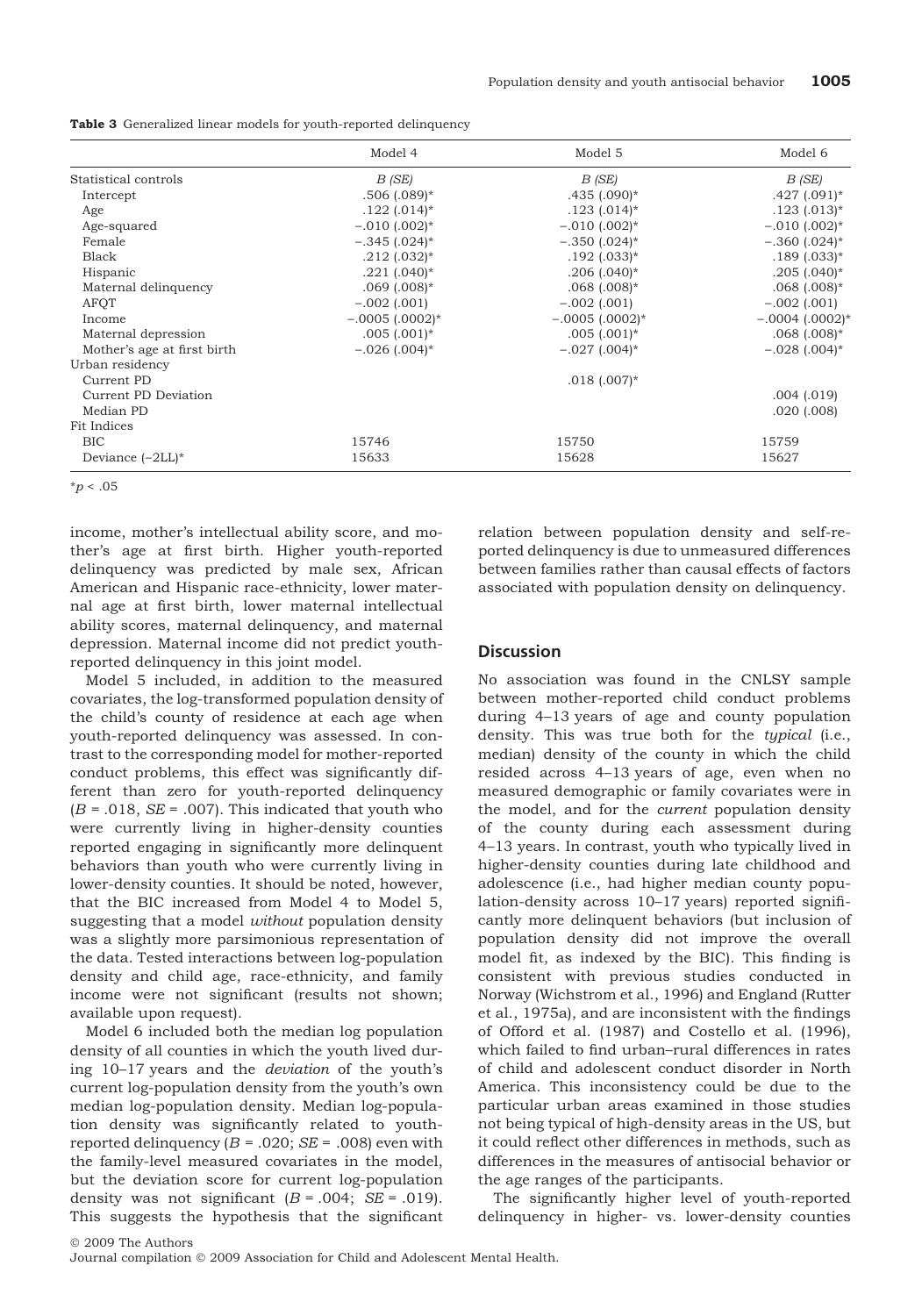confirms the perception of a greater need for mental health and correctional services in more densely populated counties in the US and suggests that there is relatively greater need for effective preventive interventions in these areas. It is important, however, to go beyond documenting the correlation to attempting to understand the causal processes underlying it. Specifically, is there evidence to support the hypothesis that conditions inherent in living in densely populated areas foster the development of delinquency (Rutter, 1981; Laub, 1983)?

The results of longitudinal Model 6, which controlled for both measured and unmeasured differences between families who select more or less urban environments, indicated that changes in the population density of the county of residence over time was not significantly related to changes in the youth's report of delinquent behavior. Although there was substantial change in population density over time, this finding does not support the causal hypothesis that variations in population density at the county level influence risk for youth antisocial behavior. Rather, the present findings are more consistent with the interpretation that the observed association between the families' median (i.e., usual) population density and adolescent delinquency is the result of unmeasured differences between families that are confounded with the families' median population densities of their counties of residence. This result may not be surprising, given that population density is correlated with a matrix of other contextual risk factors, such as parental psychopathology, family structure, poverty, and weakened social ties to conventional others (Sampson, Morenoff, & Gannon-Rowley, 2002). Any of these contextual risks may persist beyond, or even be exacerbated by, a move to a less urban area. In order to fully understand the processes underlying the higher rates of self-reported delinquency in youth who typically reside in urban areas, it will be necessary for future research to measure multiple aspects of geographical and social context over multiple time points (Entwisle, 2007).

A potentially important limitation of the current study is that population density was measured at the county level, even though there may be considerable heterogeneity within a county with regard to population density and correlated risk variables. For example, some US counties contain both densely populated cities and less populated suburban areas. The aggregate population density for an entire county, therefore, may not fully characterize any one section. Measuring population density at the county level assures that participants are non-identifiable, uses a discrete geographical unit that is stable over time, and yields results that may be less influenced by narrow regional particularities. Nonetheless, it may be necessary for future research to measure population density and related contexts at a more proximal level.

A second limitation is that the measure of antisocial behavior in the current study based on the SRD included both aggressive behaviors (e.g., hurting someone badly enough to need a doctor) and rulebreaking behaviors (e.g., taking something from a store without paying for it). Unfortunately, there were not enough items of each antisocial behavior sub-type to conduct separate analyses. Previous behavioral genetics research has suggested that aggressive and rule-breaking antisocial behaviors may have somewhat different etiologies: Rulebreaking was significantly influenced by shared environmental factors (which would include population density, if living in an urban area affected siblings in the same way), whereas aggression was influenced more by additive genetic factors (Eley, Lichtenstein, & Moffitt, 2003; Tackett, Krueger, Iacono, & McGue, 2005). Thus, the results could have been different had we been able to consider the two forms of antisocial behavior separately.

Finally, a third limitation is that unmeasured time-varying factors, such as changes in family structure that are correlated with changes in population density, are not ruled out by the within-subject longitudinal analyses. It is possible, therefore, that factors such as changes in family structure could have canceled effects of changes in county population density.

The present findings do not, of course, preclude the possibility that other aspects of the physical and social environments in which families raise their children exert causal influences on risk for antisocial behavior in their children. It may be that aspects of smaller geographic units within counties influence risk for antisocial behavior, but that these influences are not evident in county-level analyses of population density. In particular, there is considerable evidence that variations in the social organization and crime in neighborhoods are correlated with antisocial behavior and adaptive youth development (Duncan, Connell, & Klebanov, 1997; Leventhal & Brooks-Gunn, 2000; Sampson, Raudenbush, & Earls, 1997). It will be very important to use data from the CNLSY and other informative samples to determine if such neighborhood factors causally influence antisocial behavior in youth.

# Acknowledgement

This research was supported by grant R01- MH070025 to Benjamin B. Lahey.

# Correspondence to

Benjamin B. Lahey, Department of Health Studies (MC 2007), University of Chicago, 5841 South Maryland Avenue, Chicago, IL 60637, USA; Email: blahey@health.bsd.uchicago.edu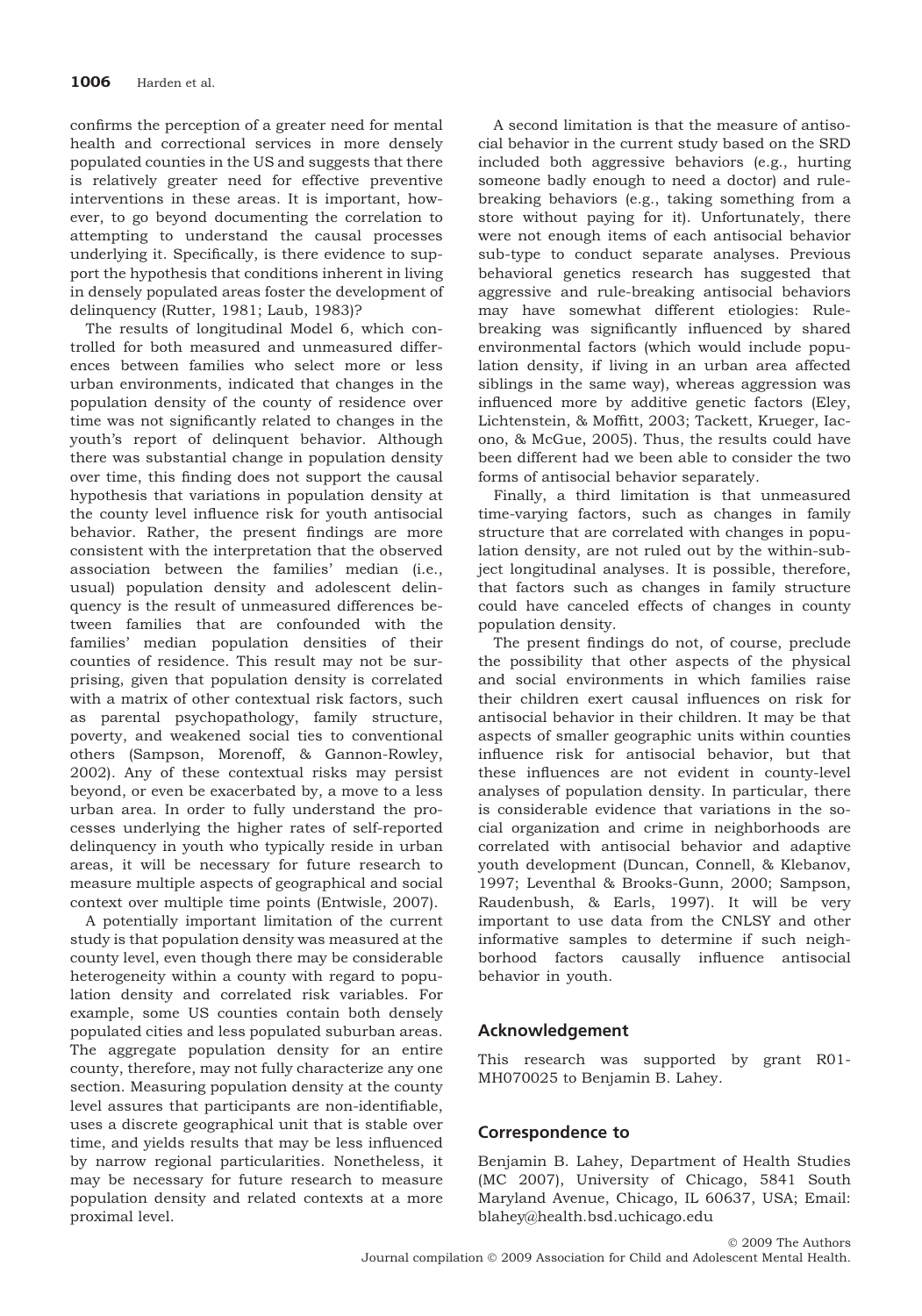# Key points

- Across the United States, mothers living in more densely populated counties did not report greater conduct problems across ages 4–13 years in their children.
- Youth living in counties with greater population density self-reported greater involvement in delinquent behavior across 10–17 years.
- When families moved from, or into, counties of greater population density, there were not statistically significant corresponding changes in either child conduct problems or youth-reported adolescent delinquency, which fails to support the causal hypothesis that processes associated with greater population density foster delinquency.
- The findings were consistent with the hypothesis that unmeasured selection factors that characterize families who tend to live in more or less densely populated counties are associated with greater delinquency.

## References

- Achenbach, T.M. (1978). The Child Behavior Profile: I. Boys aged 6–11. Journal of Consulting and Clinical Psychology, 46, 478–488.
- Bates, D. (2008). The lme4 package. R Foundation for Statistical Computing, Vienna, Austria. Available from: http://lme4.r-forge.r-project.org
- Chase-Lansdale, P.L., Mott, F.L., Brooks-Gunn, J., & Phillips, D.A. (1991). Children of the National Longitudinal Survey of Youth: A unique research opportunity. Developmental Psychology, 27, 918–931.
- Compton, W.M., Conway, K.P., Stinson, F.S., Colliver, J.D., & Grant, B.F. (2005). Prevalence, correlates, and comorbidity of DSM-IV antisocial personality syndromes and alcohol and specific drug use disorders in the United States: Results from the National Epidemiologic Survey on Alcohol and Related Conditions. Journal of Clinical Psychiatry, 66, 677–685.
- Costello, E.J., Angold, A., Burns, B.J., Stangl, D.K., Tweed, D.L., Erkanli, A., & Worthman, C.M. (1996). The Great Smoky Mountains Study of Youth: Goals, design, methods, and the prevalence of DSM-III-R disorders. Archives of General Psychiatry, 53, 1129– 1136.
- D'Onofrio, B.M., Van Hulle, C.A., Waldman, I.D., Rodgers, J.L., Harden, K. P., Rathouz, P.J., & Lahey, B.B. (2008). Smoking during pregnancy and offspring externalizing problems: An exploration of genetic and environmental confounds. Development and Psychopathology, 20, 139–164.
- Duncan, G.J., Connell, J.P., & Klebanov, P.K. (1997). Conceptual and methodological issues in estimating causal effects of neighborhoods and family conditions on individual development. In J. Brooks-Gunn, G.J. Duncan, & J.L. Aber (Eds.), Neighborhood poverty: Vol. I. Context and consequences for children (pp. 219– 250). New York: Russell Sage Foundation.
- Eley, T.C., Lichtenstein, P., & Moffitt, T.E. (2003). A longitudinal behavioral genetic analysis of the etiology of aggressive and nonaggressive antisocial behavior. Development and Psychopathology, 15, 383–402.
- Elliott, D.S., & Huizinga, D. (1983). Social class and delinquent behavior in a national youth panel. Criminology: An Interdisciplinary Journal, 21, 149–177.
- Entwisle, B. (2007). Putting people into place. Demography, 44, 687–703.
- Fergusson, D.M., & Horwood, L.J. (2002). Male and female offending trajectories. Development and Psychopathology, 14, 159–177.
- Gelman, A., & Hill, J. (2006). Multilevel generalized linear models. In Data analysis using regression and multilevel/hierarchical models (pp. 325–343). New York: Cambridge University Press.
- Ingoldsby, E.M., & Shaw, D.S. (2002). Neighborhood contextual factors and early-starting antisocial pathways. Clinical Child and Family Psychology Review, 5, 21–55.
- Laub, J.H. (1983). Urbanism, race, and crime. Journal of Research in Crime and Delinquency, 20, 183–198.
- Leventhal, T., & Brooks-Gunn, J. (2000). The neighborhoods they live in: The effects of neighborhood residence on child and adolescent outcomes. Psychological Bulletin, 126, 309–337.
- Loeber, R., Farrington, D.P., Stouthamer-Loeber, M., & Van Kammen, W. (1998). Antisocial behavior and mental health problems: Explanatory factors in childhood and adolescence. Mahwah, NJ: Lawrence Erlbaum.
- Moffitt, T.E. (1993). 'Life-course-persistent' and 'adolescent-limited' antisocial behavior: A developmental taxonomy. Psychological Review, 100, 674–701.
- Moffitt, T.E., Caspi, A., Dickson, N., Silva, P.A., & Stanton, W. (1996). Childhood-onset versus adolescent-onset antisocial conduct in males: Natural history from age 3 to 18. Development and Psychopathology, 8, 399–424.
- Neuhaus, J.M., & McCulloch, C.E. (2006). Separating between- and within-cluster covariate effects by using conditional and partitioning methods. Journal of the Royal Statistical Society, 68, 859–872.
- Offord, D.R., Boyle, M.H., Szatmari, P., Rae-Grant, N., Links, P.S., Cadman, D.T., Byles, J.A., Crawford, J.W., Blum, H.M., Byrne, C., Thomas, H., & Woodward, C.A. (1987). Ontario Child Health Study: II. Sixmonth prevalence of disorder and rates of service utilization. Archives of General Psychiatry, 44, 832– 836.
- Patterson, G.R., DeBaryshe, B.D., & Ramsey, E. (1989). A developmental perspective on antisocial behavior. American Psychologist, 44, 329–335.